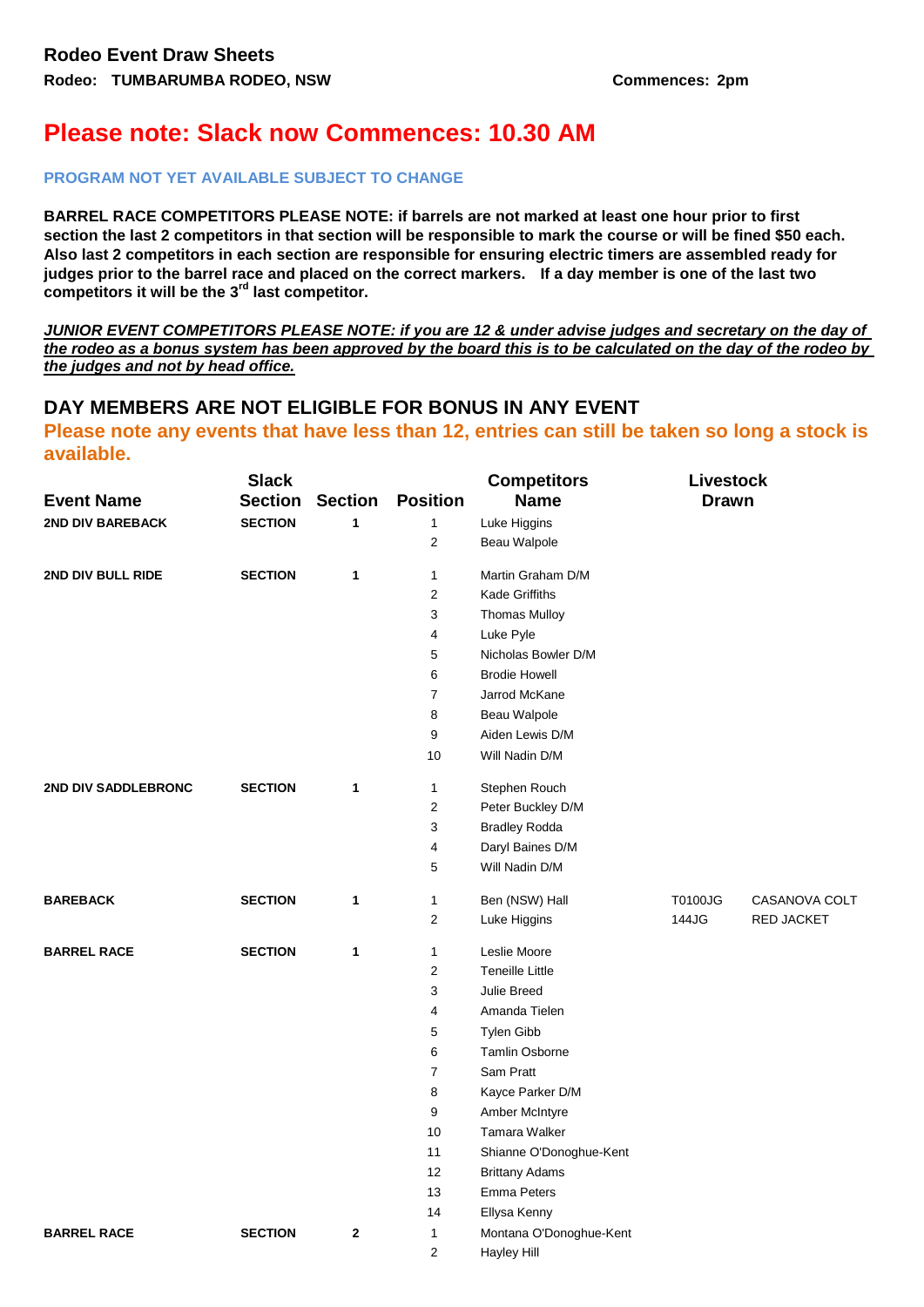|                           |                |             | 3                              | Jo Caldwell                        |       |                     |
|---------------------------|----------------|-------------|--------------------------------|------------------------------------|-------|---------------------|
|                           |                |             | 4                              | Dusty McPhee                       |       |                     |
|                           |                |             | 5                              | Adele Edwards                      |       |                     |
|                           |                |             | $\,6\,$                        | Tammy Woodall                      |       |                     |
|                           |                |             | $\overline{7}$                 | Cherie O'Donoghue                  |       |                     |
|                           |                |             | 8                              | Tayla-Maree Pierce                 |       |                     |
|                           |                |             | 9                              | Ruth O'Donoghue                    |       |                     |
|                           |                |             | 10                             | Trish Johnston                     |       |                     |
|                           |                |             | 11                             | Candy Michaelis                    |       |                     |
|                           |                |             | 12                             | Kim Hamilton                       |       |                     |
| <b>BREAKAWAY ROPING</b>   | <b>SLACK</b>   | 1           | $\mathbf{1}$                   | Rachelle Stanley                   |       |                     |
|                           |                |             | $\overline{c}$                 | Jasmine Diffey                     |       |                     |
|                           |                |             | 3                              | <b>Emma Peters</b>                 |       |                     |
|                           |                |             | 4                              | Deanna Moffatt                     |       |                     |
|                           |                |             | 5                              | <b>Candice Douglass</b>            |       |                     |
|                           |                |             | 6                              | Tamara Knox                        |       |                     |
|                           |                |             | 7                              | Sara Hales                         |       |                     |
|                           |                |             | 8                              | Kathryn Hale                       |       |                     |
|                           |                |             | 9                              | Julie Breed                        |       |                     |
|                           |                |             | 10                             | Georgie Kapeller                   |       |                     |
|                           |                |             | 11                             | Ashleigh Hodson                    |       |                     |
|                           |                |             | 12                             | Sam Pratt                          |       |                     |
|                           |                |             |                                |                                    |       |                     |
| <b>BREAKAWAY ROPING</b>   | <b>SECTION</b> | 1           | $\mathbf{1}$<br>$\overline{2}$ | Christie Bavistock                 |       |                     |
|                           |                |             |                                | Latteliah DeSpirt                  |       |                     |
|                           |                |             | 3<br>4                         | Katie Upton                        |       |                     |
|                           |                |             |                                | Nikki Reynolds                     |       |                     |
|                           |                |             | 5                              | Stephanie Gard                     |       |                     |
|                           |                |             | 6                              | Sallie Pilgrim                     |       |                     |
|                           |                |             | 7                              | Ellysa Kenny                       |       |                     |
|                           |                |             | 8                              | Amanda Watson                      |       |                     |
|                           |                |             | 9                              | Natalie McMahon                    |       |                     |
|                           |                |             | 10                             | Casey-Lee Collins                  |       |                     |
|                           |                |             | 11                             | Jessica Cottam D/M                 |       |                     |
| <b>BREAKAWAY ROPING</b>   |                |             | 12                             | Hayley James<br>Tayla-Maree Pierce |       |                     |
|                           | <b>SECTION</b> | $\mathbf 2$ | $\mathbf{1}$<br>$\overline{2}$ | Karen Fish Jnr                     |       |                     |
|                           |                |             | 3                              | Elley Hulls                        |       |                     |
|                           |                |             | 4                              | Rebecca Van Houten                 |       |                     |
|                           |                |             | 5                              | Melanie Drysdale                   |       |                     |
|                           |                |             | 6                              | Jessica Layton                     |       |                     |
|                           |                |             | 7                              | Anna McPhee                        |       |                     |
|                           |                |             | 8                              | Caitlyn McPhee                     |       |                     |
|                           |                |             | 9                              | Dusty McPhee                       |       |                     |
|                           |                |             | 10                             | Cherie O'Donoghue                  |       |                     |
|                           |                |             | 11                             | Shianne O'Donoghue-Kent            |       |                     |
|                           |                |             | 12                             | Nicole McDonald                    |       |                     |
| <b>BULL RIDE</b>          | <b>SECTION</b> | 1           | $\mathbf{1}$                   | Ben Thorp                          | 15 JG | PALE FACE           |
|                           |                |             | 2                              | Sally Malay                        | 47 JG | <b>BAD ATTITUDE</b> |
|                           |                |             | 3                              | Sean Lynch                         | 61 JG | DOWN UNDER          |
|                           |                |             | 4                              | Matthew Ellis D/M                  | 53 JG | <b>HIGH FLYER</b>   |
|                           |                |             |                                |                                    |       |                     |
| <b>JUNIOR BARREL RACE</b> | <b>SLACK</b>   | 1           | $\mathbf{1}$                   | Milly Scanlon                      |       |                     |
|                           |                |             | $\overline{c}$                 | Tamika Robinson                    |       |                     |
|                           |                |             | 3                              | Shania Willemson                   |       |                     |
|                           |                |             | 4                              | Jasmine Kernaghan                  |       |                     |
|                           |                |             | 5                              | <b>Toby Hale</b>                   |       |                     |
|                           |                |             | 6                              | Ellie Gard                         |       |                     |
|                           |                |             | $\overline{7}$                 | Chelsea Reynolds D/M               |       |                     |
|                           |                |             | 8                              | Joebie McPhee                      |       |                     |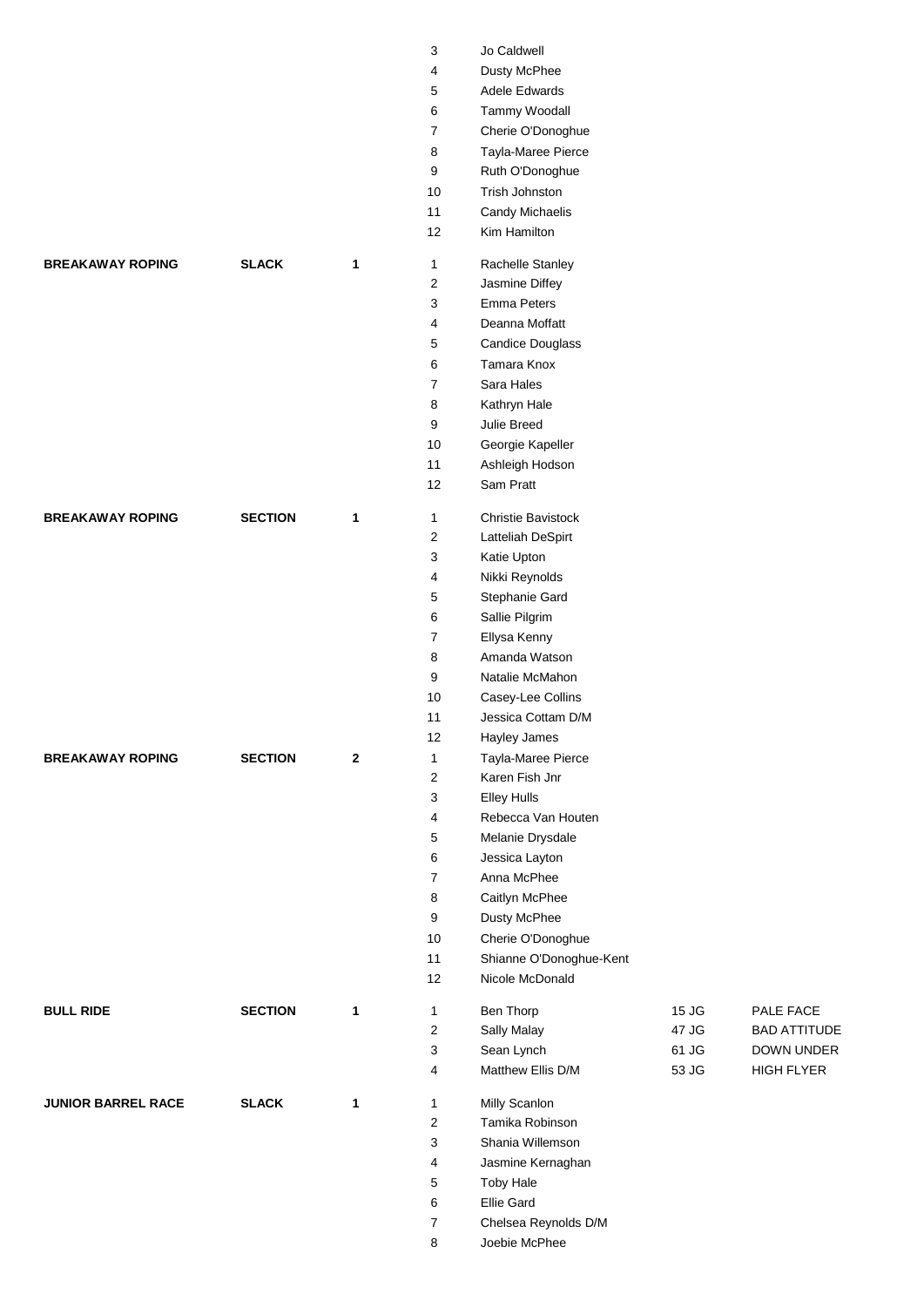|                           |                |              | 9              | Ruby Bell                      |         |                    |
|---------------------------|----------------|--------------|----------------|--------------------------------|---------|--------------------|
|                           |                |              | 10             | Emma Graham                    |         |                    |
|                           |                |              | 11             | Madalynn Cromack               |         |                    |
| <b>JUNIOR BARREL RACE</b> | <b>SECTION</b> | 1            | 1              | Clay Donald                    |         |                    |
|                           |                |              | 2              | Ellysa Kenny                   |         |                    |
|                           |                |              | 3              | Jack McQualter-Whyte           |         |                    |
|                           |                |              | 4              | Abbey Angland                  |         |                    |
|                           |                |              | 5              | Spencer Donald                 |         |                    |
|                           |                |              | 6              | Irene Henderson                |         |                    |
|                           |                |              | 7              | Tom Reynolds D/M               |         |                    |
|                           |                |              | 8              | Edward McQualter-Whyte         |         |                    |
|                           |                |              | 9              | Kasey Bramich D/M              |         |                    |
|                           |                |              | 10             | <b>Molly Phibbs</b>            |         |                    |
|                           |                |              |                |                                |         |                    |
| <b>JUNIOR STEER RIDE</b>  | <b>SECTION</b> | 1            | $\mathbf{1}$   | Clay Mendham D/M               |         |                    |
|                           |                |              | 2              | Tejay Angland                  |         |                    |
|                           |                |              | 3              | Dan Strike D/M                 |         |                    |
|                           |                |              | 4              | <b>Toby Hale</b>               |         |                    |
|                           |                |              | 5              | Dylan Richardson               |         |                    |
|                           |                |              | 6              | <b>Thomas Mulloy</b>           |         |                    |
|                           |                |              | $\overline{7}$ | Jarrod McKane                  |         |                    |
|                           |                |              | 8              | Tom Salmon D/M                 |         |                    |
|                           |                |              | 9              | Justin Diffey                  |         |                    |
| <b>ROPE AND TIE</b>       | <b>SLACK</b>   | 1            | 1              | Clay Bush                      |         |                    |
|                           |                |              | $\overline{c}$ | Jay R Marsh                    |         |                    |
|                           |                |              | 3              | <b>Stuart McGuire-Spalding</b> |         |                    |
|                           |                |              | 4              | Lee Kimber                     |         |                    |
|                           |                |              | 5              | <b>Heath Nichols</b>           |         |                    |
| <b>ROPE AND TIE</b>       | <b>SLACK</b>   | $\mathbf{2}$ | 1              | <b>Terry Evison</b>            |         |                    |
|                           |                |              | $\overline{2}$ | <b>Warrick Hale</b>            |         |                    |
|                           |                |              | 3              | Campbell Hodson                |         |                    |
|                           |                |              | 4              | Pat Sharpe                     |         |                    |
|                           |                |              | 5              | Shane Kenny                    |         |                    |
| <b>SADDLE BRONC</b>       | <b>SECTION</b> | 1            | 1              | <b>Brad Pierce</b>             | T0303JG | <b>HIPPY</b>       |
|                           |                |              | 2              | Lane Grayson                   | 6JG     | CHINA DOLL         |
|                           |                |              | 3              | Luke Chaplain                  | 22JG    | <b>TEXAS LIL</b>   |
|                           |                |              | 4              | <b>Heath Chalmers</b>          | T107JG  | ROSEWOOD ROMEO     |
|                           |                |              | 5              | Cody Angland                   | 33JG    | AKUBRA GOLD        |
|                           |                |              | 6              | John McNamee                   | T0425JG | <b>TOPSHELF</b>    |
|                           |                |              | $\overline{7}$ | Tim Hammond                    | 50JG    | AKUBRA COWGIRL     |
|                           |                |              | 8              | <b>Bradley Rodda</b>           | 17JG    | <b>GOLD STRIKE</b> |
|                           |                |              | 9              | Jack Capewell                  | 1JG     | MIDNIGHT BLUE      |
| <b>STEER WRESTLING</b>    | <b>SLACK</b>   | 1            | $\mathbf{1}$   | Clay Bush                      |         |                    |
|                           |                |              | $\overline{2}$ | Nick Painter                   |         |                    |
|                           |                |              | 3              | Paul Kenny                     |         |                    |
|                           |                |              | 4              | Chris Savas                    |         |                    |
|                           |                |              | 5              | Shane Kenny                    |         |                    |
|                           |                |              | 6              | Jordan O'Neill                 |         |                    |
| <b>STEER WRESTLING</b>    | <b>SECTION</b> | 1            | 1              | Lachlan O'Neill                |         |                    |
|                           |                |              | 2              | Gene McDonald                  |         |                    |
|                           |                |              | 3              | Rinsie Jamieson                |         |                    |
|                           |                |              | 4              | Tony Azzopardi                 |         |                    |
|                           |                |              | 5              | Cameron Bell                   |         |                    |
|                           |                |              | 6              | George Wheeler                 |         |                    |
| <b>STEER WRESTLING</b>    | <b>SECTION</b> | 2            | 1              | <b>Heath Nichols</b>           |         |                    |
|                           |                |              | $\overline{c}$ | Ryley Gibb                     |         |                    |
|                           |                |              | 3              | Lee Kimber                     |         |                    |